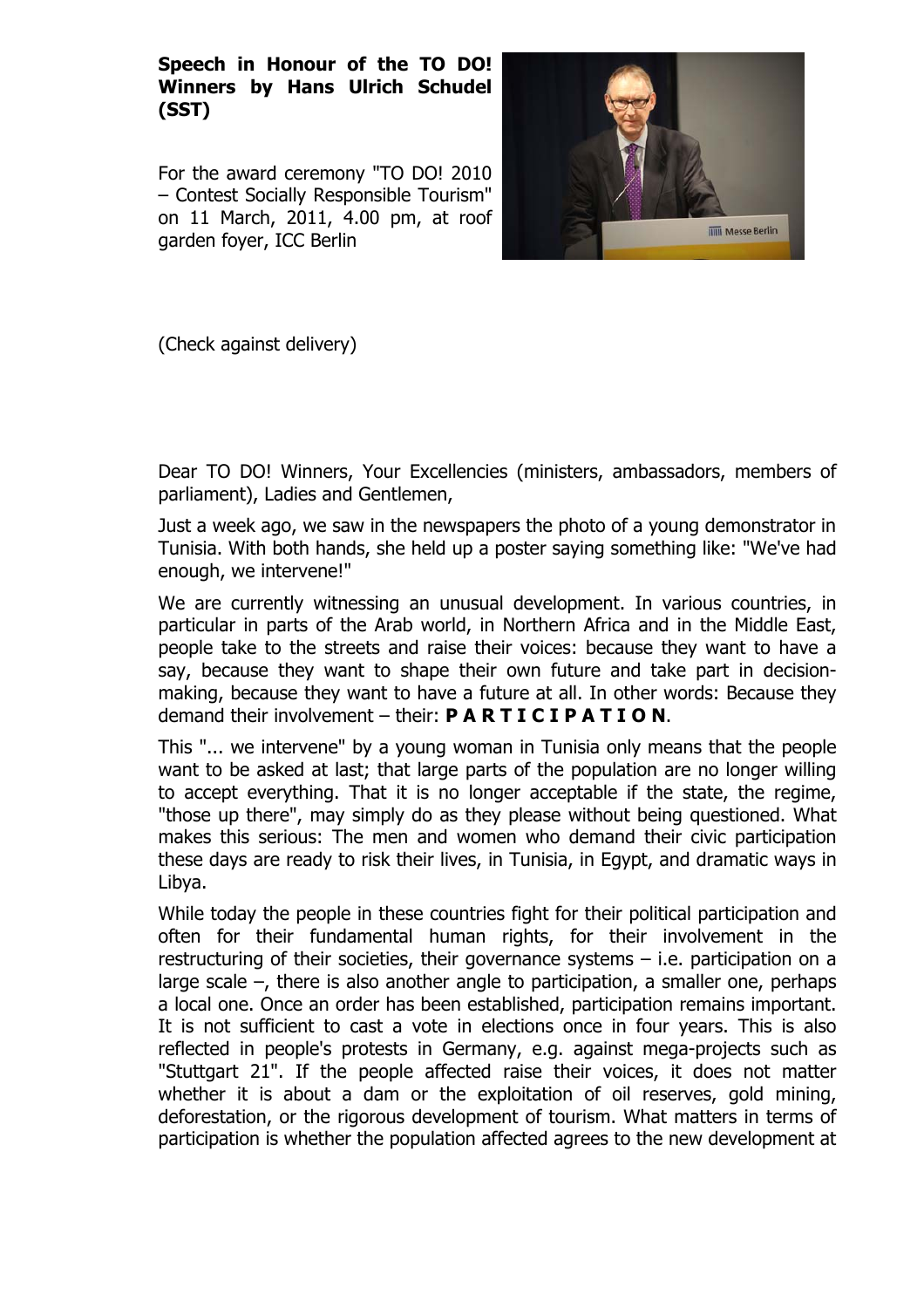all, and if so, whether the people get a chance to be involved in the respective processes.

As you will have noticed, I am from Switzerland. In my country, people's participation has strong institutional roots. We are in a position to express our opinion in our community, in our canton and at the national level through referendums on various important or less important issues. This may sometimes become preposterous, e.g. when a majority of voters (which helps us build the bridge back to the Islamic world) introduces a constitutional ban on minarets. This much of participation may be a little cumbersome at times, but not for love or money would I want to miss the possibility to be involved in developing the society in which I live.

But why are we now surprised at the current protests and uprisings across the Mediterranean? Do we in Europe or in the so called old democracies have an exclusive right to take to the streets and to demand our rights to be involved in the development of our societies  $-$  or, again: to participate? Why are we astonished to see that this can suddenly happen elsewhere, too? Did we perhaps not look closely enough at these countries for too long? I am afraid so.

The ITB veterans among you surely remember (which Klaus Betz told me) that in the late 1980s, here at ITB, the "Jagrut Goenkaranchi Fauz" (Vigilant Goans Army) made their voices heard, demanding that tourists from Germany should stay at home, as with their lavish life style in the luxury hotels they use so much water that there is not enough left for the local people. It took years until the tourism industry understood such conflicts of interest and took them seriously. But in most cases and for too long such problems have been addressed rather as environmental issues. Hardly anybody seriously considered that the exploitation or over-exploitation of resources in tourist destinations can lead to social tensions. With a few exceptions:

In the mid 1990s, a group of people gathered around the Institute for Tourism and Development (Studienkreis für Tourismus und Entwicklung), who found it was high time to deal with the social and ethical questions in tourism. They were development experts, researchers, ministers, journalists, government officials and  $-$  yes, we should mention that  $-$  farsighted representatives of the tourism industry. Just take a look at who continues to be involved in the TO DO! jury (please refer to the your documents or to the TO DO! website for details).

The Institute for Tourism and Development, which has been organising this TO DO! contest for many years, has clearly stated in as early as 1995: "The future of tourism will eventually depend on whether it develops in a way that is socially sustainable for the population in the destinations." This was at that time the key statement from which the TO DO! contest was developed. It was the call for sustainable and participatory tourism development. And today everyone talks about *social responsibility*. Yesterday, ITB saw its third CSR-Day (Corporate Social Responsibility Day), and worldwide more and more organisations work towards socially responsible tourism. "Fair Trade in Tourism", for example, or "responsible tourism" and – if I am allowed to mention this – not least the Swiss Foundation